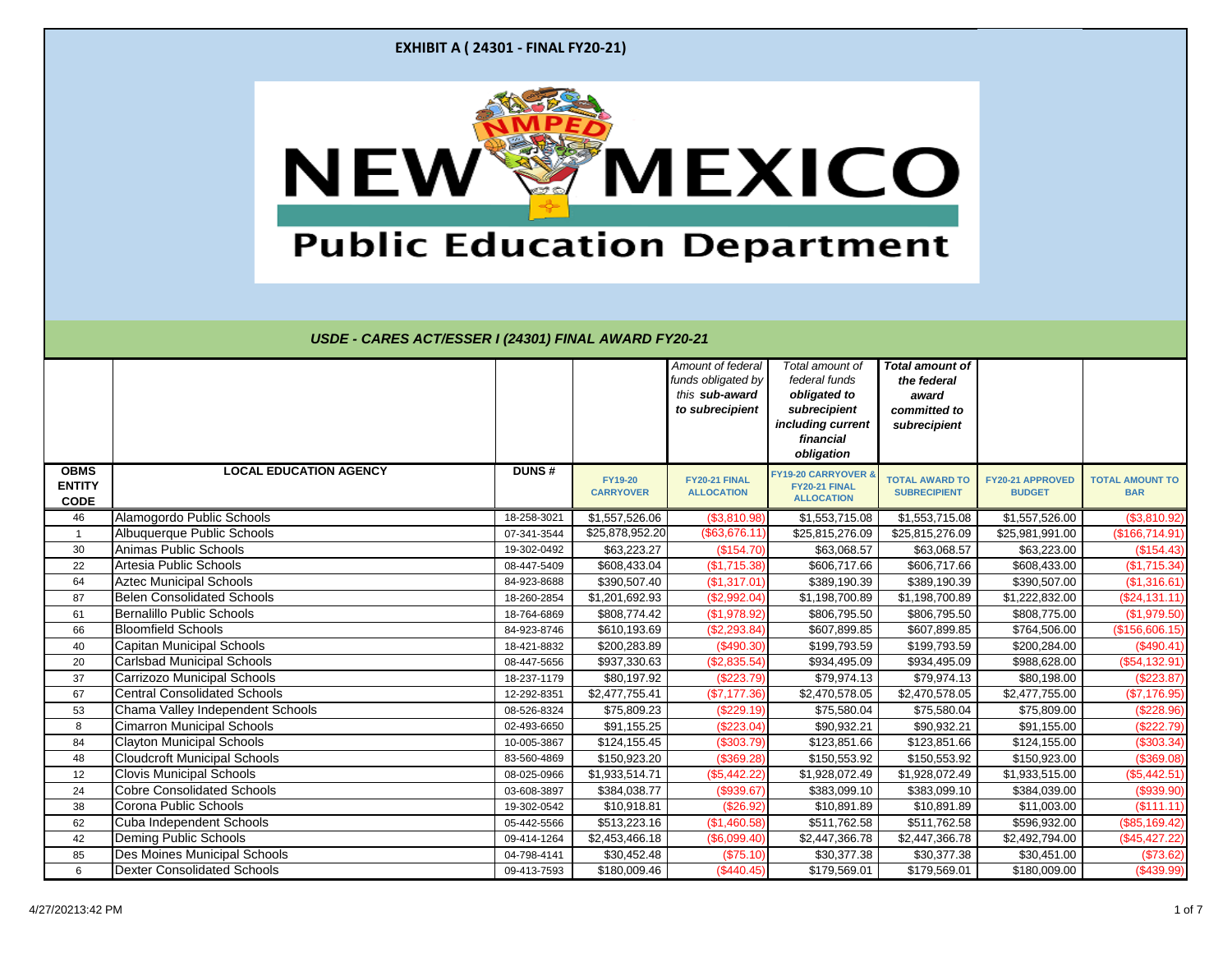|                                             | <b>EXHIBIT A (24301 - FINAL FY20-21)</b>                   |                            |                                    |                                                                              |                                                                                                                  |                                                                                |                                          |                                         |
|---------------------------------------------|------------------------------------------------------------|----------------------------|------------------------------------|------------------------------------------------------------------------------|------------------------------------------------------------------------------------------------------------------|--------------------------------------------------------------------------------|------------------------------------------|-----------------------------------------|
|                                             | NEW<br><b>Public Education Department</b>                  |                            |                                    |                                                                              | <b>MEXICO</b>                                                                                                    |                                                                                |                                          |                                         |
|                                             | USDE - CARES ACT/ESSER I (24301) FINAL AWARD FY20-21       |                            |                                    | Amount of federal<br>funds obligated by<br>this sub-award<br>to subrecipient | Total amount of<br>federal funds<br>obligated to<br>subrecipient<br>including current<br>financial<br>obligation | <b>Total amount of</b><br>the federal<br>award<br>committed to<br>subrecipient |                                          |                                         |
| <b>OBMS</b><br><b>ENTITY</b><br><b>CODE</b> | <b>LOCAL EDUCATION AGENCY</b>                              | <b>DUNS#</b>               | <b>FY19-20</b><br><b>CARRYOVER</b> | FY20-21 FINAL<br><b>ALLOCATION</b>                                           | <b>FY19-20 CARRYOVER</b><br>FY20-21 FINAL<br><b>ALLOCATION</b>                                                   | <b>TOTAL AWARD TO</b><br><b>SUBRECIPIENT</b>                                   | <b>FY20-21 APPROVED</b><br><b>BUDGET</b> | <b>TOTAL AMOUNT TO</b><br><b>BAR</b>    |
| 60                                          | <b>Dora Consolidated Schools</b>                           | 18-463-9516                | \$12,283.51                        | (\$65.35)                                                                    | \$12,218.16                                                                                                      | \$12,218.16                                                                    | \$26,707.00                              | (\$14,488.84)                           |
| 54                                          | Dulce Independent Schools                                  | 84-979-7519                | \$242,202.55                       | (\$592.62)                                                                   | \$241,609.93                                                                                                     | \$241,609.93                                                                   | \$242,202.00                             | (\$592.07)                              |
| 58                                          | <b>Elida Municipal Schools</b>                             | 12-317-8006                | \$10,062.04                        | (\$24.62)                                                                    | \$10,037.42                                                                                                      | \$10,037.42                                                                    | \$10,062.00                              | (\$24.58)                               |
| 55                                          | Española Public Schools                                    | 15-937-4156                |                                    |                                                                              |                                                                                                                  |                                                                                |                                          |                                         |
|                                             |                                                            |                            | \$1,423,118.03                     | (\$4,001.30)                                                                 | \$1,419,116.73                                                                                                   | \$1,419,116.73                                                                 | \$1,442,671.00                           | $(\$23,554.27)$                         |
| 80                                          | <b>Estancia Municipal Schools</b>                          | 79-748-2341                | \$108,129.32                       | (\$380.18)                                                                   | \$107,749.14                                                                                                     | \$107,749.14                                                                   | \$108,129.00                             | (\$379.86)                              |
| 32                                          | <b>Eunice Public Schools</b>                               | 04-612-5043                | \$54,209.95                        | (\$421.48)                                                                   | \$53,788.47                                                                                                      | \$53,788.47                                                                    | \$172,254.00                             | (\$118,465.53)                          |
| 65                                          | <b>Farmington Municipal Schools</b>                        | 06-972-0043                | \$2,132,349.76                     | (\$6,564.10)                                                                 | \$2,125,785.66                                                                                                   | \$2,125,785.66                                                                 | \$2,132,350.00                           | (\$6,564.34)                            |
| 59                                          | <b>Floyd Municipal Schools</b>                             | 80-048-6008                | \$29,282.08                        | (\$71.65)                                                                    | \$29,210.43                                                                                                      | \$29,210.43                                                                    | \$29,282.00                              | (\$71.57)                               |
| 16                                          | <b>Fort Sumner Municipal Schools</b>                       | 10-079-5657                | \$86,563.49                        | (\$232.24)                                                                   | \$86,331.25                                                                                                      | \$86,331.25                                                                    | \$86,563.00                              | $(\$231.75)$                            |
| 19                                          | Gadsden Independent Schools                                | 08-766-7267                | \$6,777,941.23                     | (\$20,694.79)                                                                | \$6,757,246.44                                                                                                   | \$6,757,246.44                                                                 | \$6,777,940.00                           | (\$20,693.56)                           |
| 43                                          | <b>Gallup-McKinley County Schools</b>                      | 06-941-2153                | \$7,094,179.97                     | (\$17,358.14)                                                                | \$7,076,821.83                                                                                                   | \$7,076,821.83                                                                 | \$7,094,180.00                           | (\$17,358.17)                           |
| 15                                          | <b>Grady Municipal Schools</b>                             | 15-937-1376                | \$9,779.32                         | (\$27.83)                                                                    | \$9,751.49                                                                                                       | \$9,751.49                                                                     | \$9,779.00                               | (\$27.51)                               |
| 88                                          | <b>Grants/Cibola County Schools</b>                        | 06-063-2940                | \$1,640,532.60                     | (\$4,512.90)                                                                 | \$1,636,019.70                                                                                                   | \$1,636,019.70                                                                 | \$1,640,533.00                           | $(\$4,513.30)$                          |
| $5\phantom{.0}$                             | Hagerman Municipal Schools                                 | 96-399-3667                | \$107,937.62                       | (\$265.83)                                                                   | \$107,671.79                                                                                                     | \$107,671.79                                                                   | \$107,938.00                             | (\$266.21)                              |
| 18                                          | <b>Hatch Valley Public Schools</b>                         | 12-373-4899                | \$655,882.85                       | (\$1,604.82)                                                                 | \$654,278.03                                                                                                     | \$654,278.03                                                                   | \$655,883.00                             | (\$1,604.97)                            |
| 33                                          | <b>Hobbs Municipal Schools</b>                             | 06-897-3627                | \$1,729,717.40                     | (\$5,628.30)                                                                 | \$1,724,089.10                                                                                                   | \$1,724,089.10                                                                 | \$2,300,255.00                           | (\$576, 165.90)                         |
| 39                                          | Hondo Valley Public Schools                                | 07-915-3107                | \$37,086.99                        | (\$94.59)                                                                    | \$36,992.40                                                                                                      | \$36,992.40                                                                    | \$37,088.00                              |                                         |
| 50                                          | <b>House Municipal Schools</b>                             | 18-421-9046                |                                    | \$0.00                                                                       | \$0.00                                                                                                           | \$0.00                                                                         | \$0.00                                   | \$0.00                                  |
| 34                                          | Jal Public Schools                                         | 07-486-5429                | \$24,535.53                        | \$99.88                                                                      | \$24,435.65                                                                                                      | \$24,435.65                                                                    | \$37,186.00                              | (\$12,750.35)                           |
| 56                                          | Jemez Mountain Public Schools                              | 10-066-3558                | \$149,448.64                       | (\$365.67)                                                                   | \$149,082.97                                                                                                     | \$149,082.97                                                                   | \$149,449.00                             | (\$366.03)                              |
| 63                                          | Jemez Valley Public Schools                                | 19-569-1175                | \$128,443.67                       | (\$314.28)                                                                   | \$128,129.39                                                                                                     | \$128,129.39                                                                   | \$128,444.00                             | (\$314.61)                              |
| $\overline{7}$<br>17                        | Lake Arthur Municipal Schools<br>Las Cruces Public Schools | 10-079-6135<br>09-413-8740 | \$30,271.01<br>\$7,386,047.61      | (\$74.07)<br>(\$20,115.06)                                                   | \$30,196.94<br>\$7,365,932.55                                                                                    | \$30,196.94<br>\$7,365,932.55                                                  | \$30,271.00<br>\$7,386,047.00            | (\$95.60)<br>(\$74.06)<br>(\$20,114.45) |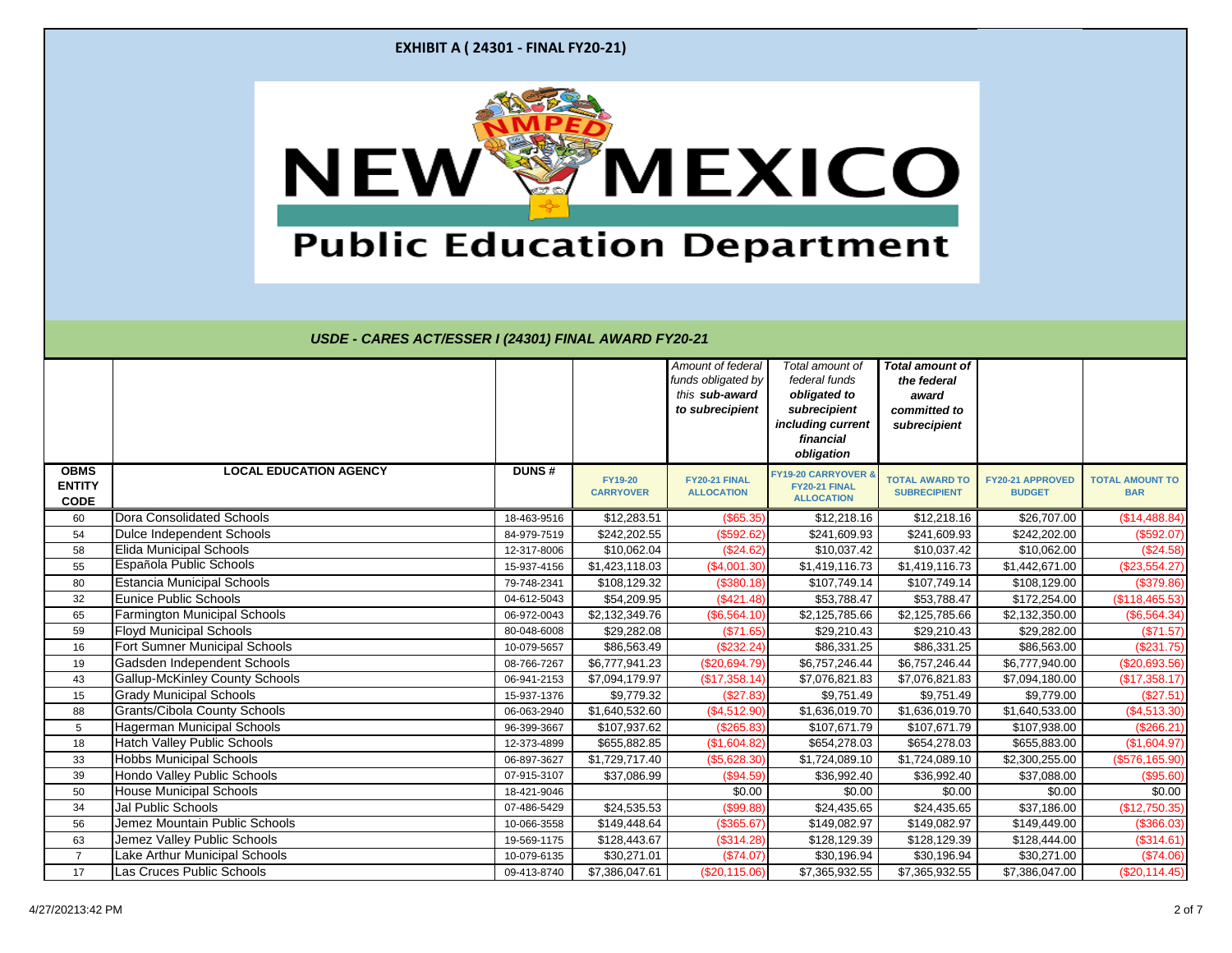|                                             | <b>EXHIBIT A (24301 - FINAL FY20-21)</b>                        |                            |                                    |                                                                              |                                                                                                                  |                                                                                |                                   |                                      |
|---------------------------------------------|-----------------------------------------------------------------|----------------------------|------------------------------------|------------------------------------------------------------------------------|------------------------------------------------------------------------------------------------------------------|--------------------------------------------------------------------------------|-----------------------------------|--------------------------------------|
|                                             | <b>NEW</b><br><b>Public Education Department</b>                |                            |                                    |                                                                              | <b>"MEXICO</b>                                                                                                   |                                                                                |                                   |                                      |
|                                             | USDE - CARES ACT/ESSER I (24301) FINAL AWARD FY20-21            |                            |                                    | Amount of federal<br>funds obligated by<br>this sub-award<br>to subrecipient | Total amount of<br>federal funds<br>obligated to<br>subrecipient<br>including current<br>financial<br>obligation | <b>Total amount of</b><br>the federal<br>award<br>committed to<br>subrecipient |                                   |                                      |
| <b>OBMS</b><br><b>ENTITY</b><br><b>CODE</b> | <b>LOCAL EDUCATION AGENCY</b>                                   | <b>DUNS#</b>               | <b>FY19-20</b><br><b>CARRYOVER</b> | FY20-21 FINAL<br><b>ALLOCATION</b>                                           | FY19-20 CARRYOVER 8<br>FY20-21 FINAL<br><b>ALLOCATION</b>                                                        | <b>TOTAL AWARD TO</b><br><b>SUBRECIPIENT</b>                                   | FY20-21 APPROVED<br><b>BUDGET</b> | <b>TOTAL AMOUNT TO</b><br><b>BAR</b> |
| 69                                          | Las Vegas City Public Schools                                   | 10-005-3990                | \$454,352.61                       | (\$1,195.26)                                                                 | \$453,157.35                                                                                                     | \$453,157.35                                                                   | \$488,495.00                      | (\$35,337.65)                        |
| 51                                          | <b>Logan Municipal Schools</b>                                  | 10-278-4170                | \$8,230.53                         | (\$70.27)                                                                    | \$8,160.26                                                                                                       | \$8,160.26                                                                     | \$28,719.00                       | (\$20,558.74)                        |
| 29                                          | Lordsburg Municipal Schools                                     | 09-413-5670                | \$206,125.51                       | (\$504.35)                                                                   | \$205,621.16                                                                                                     | \$205,621.16                                                                   | \$206,125.00                      | (\$503.84)                           |
| 41                                          | Los Alamos Public Schools                                       | 07-338-7409                | \$42,213.70                        | (\$106.23)                                                                   | \$42,107.47                                                                                                      | \$42,107.47                                                                    | \$43,414.00                       | (\$1,306.53)                         |
| 86                                          | Los Lunas Public Schools                                        | 08-146-6427                | \$1,584,710.43                     | (\$3,877.49)                                                                 | \$1,580,832.94                                                                                                   | \$1,580,832.94                                                                 | \$1,584,710.00                    | (\$3,877.06)                         |
| 21                                          | <b>Loving Municipal Schools</b>                                 | 10-060-5997                | \$76,278.86                        | (\$189.15)                                                                   | \$76,089.71                                                                                                      | \$76,089.71                                                                    | \$76,279.00                       | (\$189.29)                           |
| 31                                          | Lovington Municipal Schools                                     | 12-351-4762                | \$600,994.12                       | (\$1,470.52)                                                                 | \$599,523.60                                                                                                     | \$599,523.60                                                                   | \$600,995.00                      | (\$1,471.40)                         |
| 75                                          | Magdalena Municipal Schools<br><b>Maxwell Municipal Schools</b> | 07-645-1756                | \$233,186.98<br>\$24,033.76        | (\$571.78)                                                                   | \$232,615.20<br>\$23,974.95                                                                                      | \$232,615.20                                                                   | \$233,682.00                      | (\$1,066.80)                         |
| 11<br>14                                    | <b>Melrose Municipal Schools</b>                                | 10-005-4055<br>10-060-6003 | \$32,599.97                        | (\$58.81)<br>(\$80.26)                                                       | \$32,519.71                                                                                                      | \$23,974.95<br>\$32,519.71                                                     | \$24,034.00<br>\$32,600.00        | (\$59.05)<br>(\$80.29)               |
| 78                                          | <b>Mesa Vista Consolidated Schools</b>                          | 05-821-1590                | \$108,745.77                       | (\$299.65)                                                                   | \$108,446.12                                                                                                     | \$108,446.12                                                                   | \$108,746.00                      | (\$299.88)                           |
| 44                                          | Mora Independent Schools                                        | 09-414-3401                | \$108,487.70                       | (\$265.45)                                                                   | \$108,222.25                                                                                                     | \$108,222.25                                                                   | \$108,488.00                      | $(\$265.75)$                         |
| 81                                          | Moriarty-Edgewood School District                               | 01-122-4219                | \$546,646.06                       | (\$1,337.54)                                                                 | \$545,308.52                                                                                                     | \$545,308.52                                                                   | \$546,646.00                      | (\$1,337.48)                         |
| 28                                          | <b>Mosquero Municipal Schools</b>                               | 10-066-3608                | \$0.00                             | \$0.00                                                                       | \$0.00                                                                                                           | \$0.00                                                                         | \$0.00                            | \$0.00                               |
| 82                                          | Mountainair Public Schools                                      | 12-361-3127                | \$79,525.75                        | (\$460.03)                                                                   | \$79,065.72                                                                                                      | \$79,065.72                                                                    | \$164,466.00                      | $(\$85,400.28)$                      |
| 70                                          | Pecos Independent School District                               | 05-494-0481                | \$156,465.71                       | (\$382.84)                                                                   | \$156,082.87                                                                                                     | \$156,082.87                                                                   | \$156,466.00                      | (\$383.13)                           |
| 77                                          | Peñasco Independent Schools                                     | 79-937-8146                | \$149,446.49                       | (\$393.29)                                                                   | \$149,053.20                                                                                                     | \$149,053.20                                                                   | \$160,736.00                      | (\$11,682.80)                        |
| 72                                          | Pojoaque Valley Public Schools                                  | 08-195-9579                | \$160,358.32                       | (\$760.51)                                                                   | \$159,597.81                                                                                                     | \$159,597.81                                                                   | \$310,816.00                      | (\$151, 218.19)                      |
| 57                                          | <b>Portales Municipal Schools</b>                               | 12-361-1816                | \$897,585.20                       | (\$2,483.95)                                                                 | \$895,101.25                                                                                                     | \$895,101.25                                                                   | \$900,187.00                      | (\$5,085.75)                         |
| 3                                           | Quemado Independent Schools                                     | 01-682-0532                | \$112,791.81                       | (\$316.40)                                                                   | \$112,475.41                                                                                                     | \$112,475.41                                                                   | \$129,312.00                      | (\$16,836.59)                        |
| 79                                          | Questa Independent Schools                                      | 86-767-6298                | \$142,902.21                       | (\$392.21)                                                                   | \$142,510.00                                                                                                     | \$142,510.00                                                                   | \$142,902.00                      | (\$392.00)                           |
| 9                                           | <b>Raton Public Schools</b>                                     | 12-296-2160                | \$267,412.30                       | (\$654.31)                                                                   | \$266,757.99                                                                                                     | \$266,757.99                                                                   | \$267,412.00                      | (\$654.01)                           |
| $\overline{2}$                              | Reserve Independent Schools                                     | 01-637-3169                | \$64,569.85                        | (\$157.99)                                                                   | \$64,411.86                                                                                                      | \$64,411.86                                                                    | \$64,570.00                       | (\$158.14)                           |
| 83                                          | Rio Rancho Public Schools                                       | 83-560-4810                | \$1,873,753.41                     | (\$5,253.48)                                                                 | \$1,868,499.93                                                                                                   | \$1,868,499.93                                                                 | \$1,873,753.00                    | $(\$5,253.07)$                       |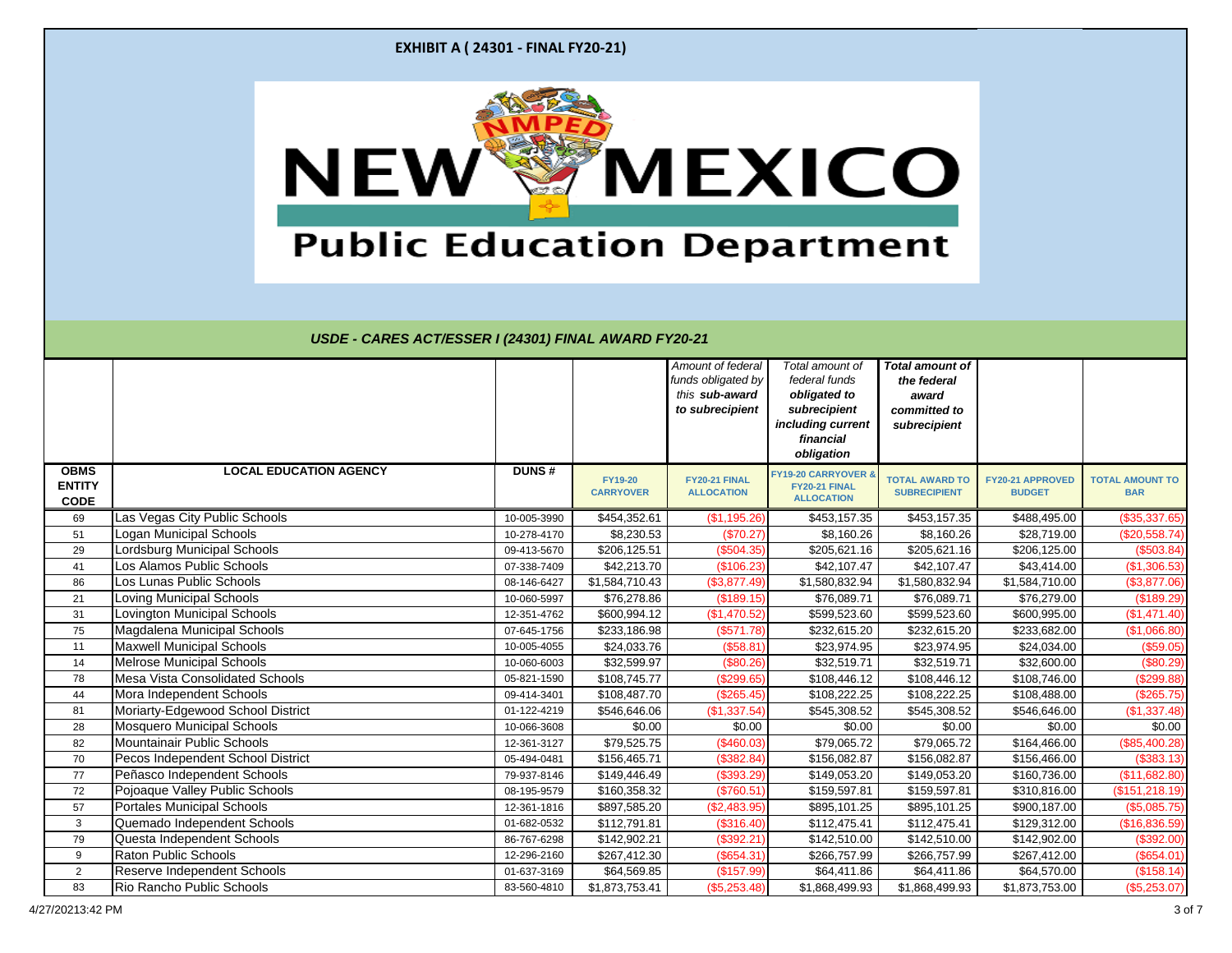|                                             | <b>EXHIBIT A (24301 - FINAL FY20-21)</b>                               |                            |                                    |                                                                              |                                                                                                                  |                                                                                |                                   |                                      |
|---------------------------------------------|------------------------------------------------------------------------|----------------------------|------------------------------------|------------------------------------------------------------------------------|------------------------------------------------------------------------------------------------------------------|--------------------------------------------------------------------------------|-----------------------------------|--------------------------------------|
|                                             | <b>NEW</b><br><b>Public Education Department</b>                       |                            |                                    |                                                                              | <b>MEXICO</b>                                                                                                    |                                                                                |                                   |                                      |
|                                             | USDE - CARES ACT/ESSER I (24301) FINAL AWARD FY20-21                   |                            |                                    | Amount of federal<br>funds obligated by<br>this sub-award<br>to subrecipient | Total amount of<br>federal funds<br>obligated to<br>subrecipient<br>including current<br>financial<br>obligation | <b>Total amount of</b><br>the federal<br>award<br>committed to<br>subrecipient |                                   |                                      |
| <b>OBMS</b><br><b>ENTITY</b><br><b>CODE</b> | <b>LOCAL EDUCATION AGENCY</b>                                          | <b>DUNS#</b>               | <b>FY19-20</b><br><b>CARRYOVER</b> | FY20-21 FINAL<br><b>ALLOCATION</b>                                           | <b>FY19-20 CARRYOVER</b><br>FY20-21 FINAL<br><b>ALLOCATION</b>                                                   | <b>TOTAL AWARD TO</b><br><b>SUBRECIPIENT</b>                                   | FY20-21 APPROVED<br><b>BUDGET</b> | <b>TOTAL AMOUNT TO</b><br><b>BAR</b> |
| $\overline{4}$                              | <b>Roswell Independent Schools</b>                                     | 07-138-5249                | \$2,962,971.60                     | (\$7,249.84)                                                                 | \$2,955,721.76                                                                                                   | \$2,955,721.76                                                                 | \$2,962,972.00                    | (\$7,250.24)                         |
| 27                                          | <b>Roy Municipal Schools</b>                                           | 12-334-4574                | \$1,089.72                         | (\$2.67)                                                                     | \$1,087.05                                                                                                       | \$1,087.05                                                                     | \$1,090.00                        | (\$2.95)                             |
| 36                                          | <b>Ruidoso Municipal Schools</b>                                       | 10-155-4744                | \$459,425.10                       | (\$1,124.13)                                                                 | \$458,300.97                                                                                                     | \$458,300.97                                                                   | \$459,425.00                      | (\$1,124.03)                         |
| 52                                          | San Jon Municipal Schools                                              | 10-060-6029                | \$27,966.88                        | (\$68.43)                                                                    | \$27,898.45                                                                                                      | \$27,898.45                                                                    | \$27,967.00                       | (\$68.55)                            |
| 71                                          | Santa Fe Public Schools                                                | 09-714-4281                | \$2,684,544.68                     | (\$6,572.81)                                                                 | \$2,677,971.87                                                                                                   | \$2,677,971.87                                                                 | \$2,684,545.00                    | (\$6,573.13)                         |
| 25                                          | Santa Rosa Consolidated Schools                                        | 03-612-5920                | \$177,483.66                       | (\$483.58)                                                                   | \$177,000.08                                                                                                     | \$177,000.08                                                                   | \$177,484.00                      | (\$483.92)                           |
| 23                                          | <b>Silver Consolidated School District</b>                             | 78-047-0423                | \$810,328.21                       | (\$1,982.72)                                                                 | \$808,345.49                                                                                                     | \$808,345.49                                                                   | \$810,328.00                      | (\$1,982.51)                         |
| 74                                          | <b>Socorro Consolidated Schools</b>                                    | 04-070-5303                | \$801,754.30                       | (\$1,961.74)                                                                 | \$799,792.56                                                                                                     | \$799,792.56                                                                   | \$801,754.00                      | (\$1,961.44)                         |
| 10                                          | <b>Springer Municipal Schools</b>                                      | 10-005-4162                | \$58,615.32                        | (\$145.23)                                                                   | \$58,470.09                                                                                                      | \$58,470.09                                                                    | \$58,615.00                       | (\$144.91)                           |
| 76                                          | <b>Taos Municipal Schools</b>                                          | 09-414-4342                | \$997,543.60                       | (\$2,440.80)                                                                 | \$995,102.80                                                                                                     | \$995,102.80                                                                   | \$997,543.00                      | (\$2,440.20)                         |
| 35                                          | <b>Tatum Municipal Schools</b><br><b>Texico Municipal Schools</b>      | 10-005-4170                | \$53,411.49                        | (\$138.76)                                                                   | \$53,272.73                                                                                                      | \$53,272.73                                                                    | \$56,711.00                       | (\$3,438.27)                         |
| 13<br>73                                    | Truth or Consequences Municipal Schools                                | 18-261-9114<br>10-005-4196 | \$136,697.19<br>\$631,670.82       | (\$380.80)<br>(\$1,545.58)                                                   | \$136,316.39<br>\$630,125.24                                                                                     | \$136,316.39<br>\$630,125.24                                                   | \$136,697.00<br>\$631,671.00      | (\$380.61)<br>(\$1,545.76)           |
| 49                                          | <b>Tucumcari Public Schools</b>                                        | 09-414-4391                | \$82,363.96                        | (\$1,021.15)                                                                 | \$81,342.81                                                                                                      | \$81,342.81                                                                    | \$82,364.00                       | (\$1,021.19)                         |
| 47                                          | <b>Tularosa Municipal Schools</b>                                      | 10-837-6617                | \$477,086.93                       | (\$1,174.24)                                                                 | \$475,912.69                                                                                                     | \$475,912.69                                                                   | \$477,087.00                      | (\$1,174.31)                         |
| 26                                          | Vaughn Municipal Schools                                               | 10-005-4220                | \$27,357.08                        | (\$66.94)                                                                    | \$27,290.14                                                                                                      | \$27,290.14                                                                    | \$27,357.00                       | (\$66.86)                            |
| 45                                          | <b>Wagon Mound Public Schools</b>                                      | 10-005-4238                | \$95,129.12                        | (\$232.76)                                                                   | \$94,896.36                                                                                                      | \$94,896.36                                                                    | \$95,129.00                       | (\$232.64)                           |
| 68                                          | <b>West Las Vegas Public Schools</b>                                   | 06-942-2491                | \$755,723.72                       | (\$1,849.12)                                                                 | \$753,874.60                                                                                                     | \$753,874.60                                                                   | \$755,723.00                      | (\$1,848.40)                         |
| 89                                          | Zuni Public School District                                            | 10-504-2907                | \$911,190.64                       | (\$2,229.51)                                                                 | \$908,961.13                                                                                                     | \$908,961.13                                                                   | \$911,191.00                      | (\$2,229.87)                         |
|                                             | <b>STATE CHARTERS</b>                                                  |                            |                                    |                                                                              |                                                                                                                  |                                                                                |                                   |                                      |
| 580-001                                     | 21st Century Public Academy                                            | 06-603-3031                | \$0.00                             | \$89,766.82                                                                  | \$89,766.82                                                                                                      | \$89,766.82                                                                    | \$0.00                            | \$89,766.82                          |
|                                             |                                                                        | 11-720-9902                |                                    | \$0.00                                                                       | \$0.00                                                                                                           | \$0.00                                                                         | \$0.00                            | \$0.00                               |
| 579-001                                     | <b>ACES Technical Charter School</b>                                   |                            |                                    |                                                                              |                                                                                                                  |                                                                                |                                   |                                      |
| 528-001                                     | Albuquerque Bilingual Academy<br>Albuquerque Collegiate Charter School | 01-594-6921                | \$151,672.28                       | (\$2,768.53)                                                                 | \$148,903.75                                                                                                     | \$148,903.75                                                                   | \$151,672.00                      | (\$2,768.25)                         |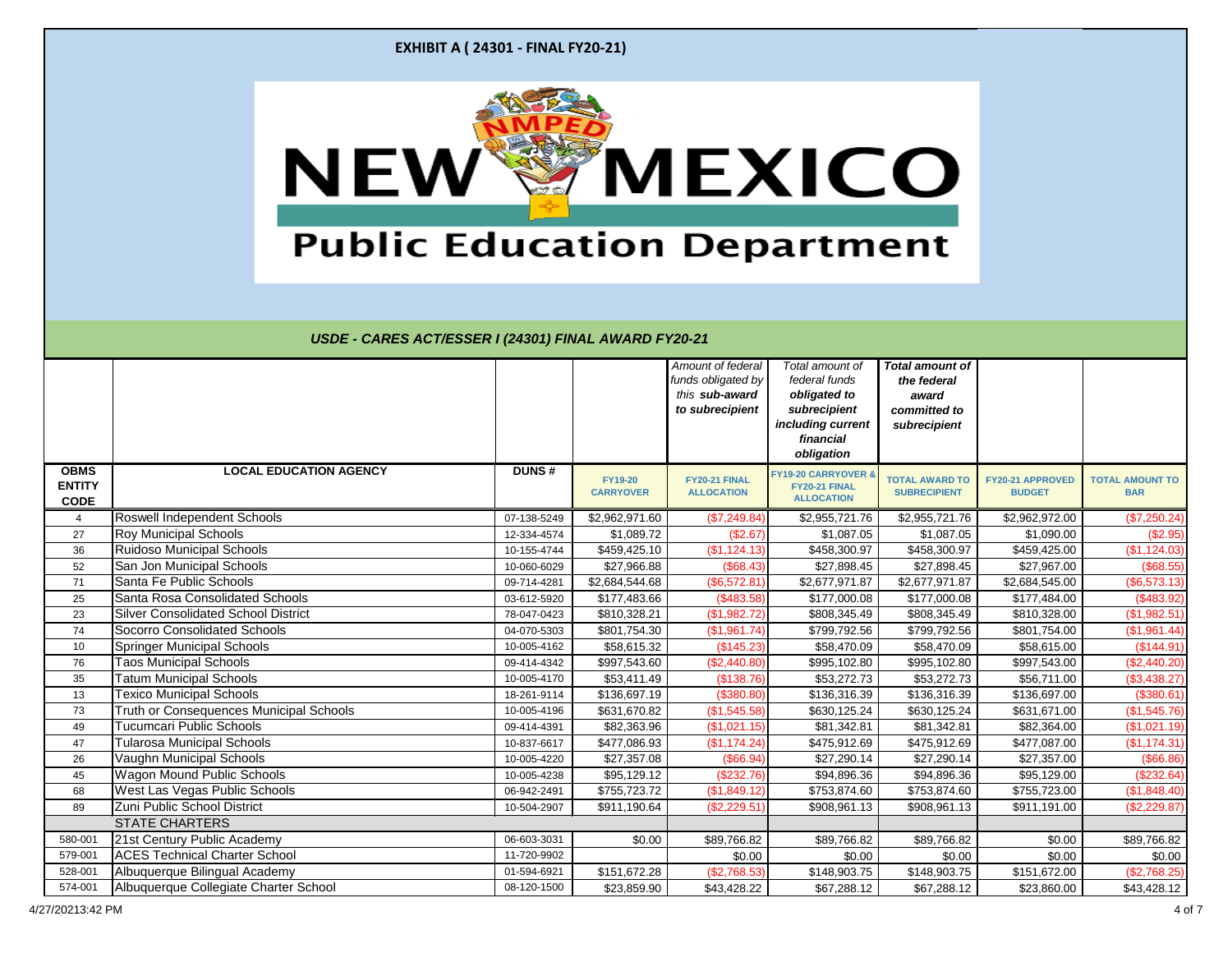|                                             | <b>EXHIBIT A (24301 - FINAL FY20-21)</b>                                                                 |                            |                                    |                                                                              |                                                                                                                  |                                                                                |                                   |                                      |
|---------------------------------------------|----------------------------------------------------------------------------------------------------------|----------------------------|------------------------------------|------------------------------------------------------------------------------|------------------------------------------------------------------------------------------------------------------|--------------------------------------------------------------------------------|-----------------------------------|--------------------------------------|
|                                             |                                                                                                          |                            |                                    |                                                                              |                                                                                                                  |                                                                                |                                   |                                      |
|                                             | USDE - CARES ACT/ESSER I (24301) FINAL AWARD FY20-21                                                     |                            |                                    | Amount of federal<br>funds obligated by<br>this sub-award<br>to subrecipient | Total amount of<br>federal funds<br>obligated to<br>subrecipient<br>including current<br>financial<br>obligation | <b>Total amount of</b><br>the federal<br>award<br>committed to<br>subrecipient |                                   |                                      |
| <b>OBMS</b><br><b>ENTITY</b><br><b>CODE</b> | <b>LOCAL EDUCATION AGENCY</b>                                                                            | <b>DUNS#</b>               | <b>FY19-20</b><br><b>CARRYOVER</b> | FY20-21 FINAL<br><b>ALLOCATION</b>                                           | <b>FY19-20 CARRYOVER 8</b><br>FY20-21 FINAL<br><b>ALLOCATION</b>                                                 | <b>TOTAL AWARD TO</b><br><b>SUBRECIPIENT</b>                                   | FY20-21 APPROVED<br><b>BUDGET</b> | <b>TOTAL AMOUNT TO</b><br><b>BAR</b> |
| 524-001                                     | AIMS @ UNM                                                                                               | 80-048-5885                | \$7,709.18                         | (\$23.01                                                                     | \$7,686.17                                                                                                       | \$7,686.17                                                                     | \$7,709.00                        | (\$22.83)                            |
| 516-001                                     | Albuquerque School of Excellence                                                                         | 96-438-5368                | \$176,991.28                       | \$147,752.60                                                                 | \$324,743.88                                                                                                     | \$324,743.88                                                                   | \$176,991.00                      | \$147,752.88                         |
| 517-001                                     | Albuquerque Sign Language Academy (The)                                                                  | 96-259-6008                | \$29,782.04                        | (\$737.86)                                                                   | \$29,044.18                                                                                                      | \$29,044.18                                                                    | \$29,782.00                       | (\$737.82)                           |
| 532-001                                     | Aldo Leopold High School                                                                                 | 82-586-2134                | \$38,762.52                        | (\$94.84)                                                                    | \$38,667.68                                                                                                      | \$38,667.68                                                                    | \$38,763.00                       | (\$95.32)                            |
| 511-001                                     | Alma d' arte Charter High School                                                                         | 15-834-9188                | \$48,741.78                        | (\$119.26)                                                                   | \$48,622.52                                                                                                      | \$48,622.52                                                                    | \$48,742.00                       | (\$119.48)                           |
| 575-001                                     | <b>Altura Preparatory School</b>                                                                         | 08-119-9774                | \$30,363.46                        | \$15,433.22                                                                  | \$45,796.68                                                                                                      | \$45,796.68                                                                    | \$30,363.00                       | \$15,433.68                          |
| 525-001                                     | Amy Biehl Charter High School                                                                            | 04-453-9596                | \$58,828.88                        | (\$143.94)                                                                   | \$58,684.94                                                                                                      | \$58,684.94                                                                    | \$58,829.00                       | (\$144.06)                           |
| 520-001                                     | ASK Academy (The)                                                                                        | 02-763-1876                | \$29,786.81                        | (\$154.95)                                                                   | \$29,631.86                                                                                                      | \$29,631.86                                                                    | \$29,787.00                       | (\$155.14)                           |
| 512-001                                     | <b>Cesar Chavez Community School</b>                                                                     | 18-762-1888<br>08-015-4085 | \$30,433.09                        | \$2,504.41                                                                   | \$32,937.50                                                                                                      | \$32,937.50                                                                    | \$76,652.00                       | (\$43,714.50)                        |
| 562-001<br>550-001                          | Dzit Dit Lool School of Empowerment, Action and Perseverance<br><b>Estancia Valley Classical Academy</b> | 08-025-5234                | \$25,864.86<br>\$63,594.40         | (\$38.26)<br>(\$272.24)                                                      | \$25,826.60<br>\$63,322.16                                                                                       | \$25,826.60<br>\$63,322.16                                                     | \$25,865.00<br>\$63,594.00        | (\$38.40)<br>(\$271.84)              |
| 557-001                                     | <b>Explore Academy</b>                                                                                   | 05-466-2018                | \$47,892.51                        | \$22,766.48                                                                  | \$70,658.99                                                                                                      | \$70,658.99                                                                    | \$48,621.00                       | \$22,037.99                          |
| 503-001                                     | Horizon Academy West                                                                                     | 79-372-5230                | \$89,108.13                        | (\$12,071.33)                                                                | \$77,036.80                                                                                                      | \$77,036.80                                                                    | \$112,342.00                      | (\$35,305.20)                        |
| 573-001                                     | Hózhó Academy                                                                                            | 08-124-4280                | \$81,182.41                        | \$35,006.78                                                                  | \$116,189.19                                                                                                     | \$116,189.19                                                                   | \$105,932.00                      | \$10,257.19                          |
| 535-001                                     | J. Paul Taylor Academy                                                                                   | 01-853-1530                | \$34,425.07                        | (\$107.18)                                                                   | \$34,317.89                                                                                                      | \$34,317.89                                                                    | \$34,425.00                       | (\$107.11)                           |
| 560-001                                     | La Academia Dolores Huerta                                                                               | 80-048-6081                | \$47,873.70                        | \$5,501.28                                                                   | \$53,374.98                                                                                                      | \$53,374.98                                                                    | \$47,874.00                       | \$5,500.98                           |
| 546-001                                     | La Tierra Montessori School of the Arts and Sciences                                                     | 07-860-4652                | \$31,223.23                        | \$1,073.90                                                                   | \$32,297.13                                                                                                      | \$32,297.13                                                                    | \$31,223.00                       | \$1,074.13                           |
| 567-001                                     | Las Montañas Charter School                                                                              | 01-703-4092                | \$69,930.15                        | (\$37.88)                                                                    | \$69,892.27                                                                                                      | \$69,892.27                                                                    | \$69,930.00                       | (\$37.73)                            |
| 519-001                                     | MASTERS Program (The)                                                                                    | 96-461-5798                | \$0.00                             | \$0.00                                                                       | \$0.00                                                                                                           | \$0.00                                                                         | \$0.00                            | \$0.00                               |
| 547-001                                     | <b>McCurdy Charter School</b>                                                                            | 07-873-2212                | \$131,154.26                       | \$14,046.23                                                                  | \$145,200.49                                                                                                     | \$145,200.49                                                                   | \$131,154.00                      | \$14,046.49                          |
| 501-001                                     | Media Arts Collaborative Charter School                                                                  | 00-424-7970                | \$61,780.04                        | (\$151.16)                                                                   | \$61,628.88                                                                                                      | \$61,628.88                                                                    | \$61,781.00                       | (\$152.12)                           |
| 578-001                                     | Middle College High School                                                                               | 14-935-4743                | \$22,293.45                        | (\$58.25)                                                                    | \$22,235.20                                                                                                      | \$22,235.20                                                                    | \$22,293.00                       | (\$57.80)                            |
| 542-001                                     | Mission Achievement and Success Charter School                                                           | 08-055-1210                | \$433,129.22                       | \$432,919.87                                                                 | \$866,049.09                                                                                                     | \$866,049.09                                                                   | \$433,129.00                      | \$432,920.09                         |
| 564-001                                     | Monte del Sol Charter School                                                                             | 01-474-4200                | \$55,129.96                        | (\$136.53)                                                                   | \$54,993.43                                                                                                      | \$54,993.43                                                                    | \$55,130.00                       | (\$136.57)                           |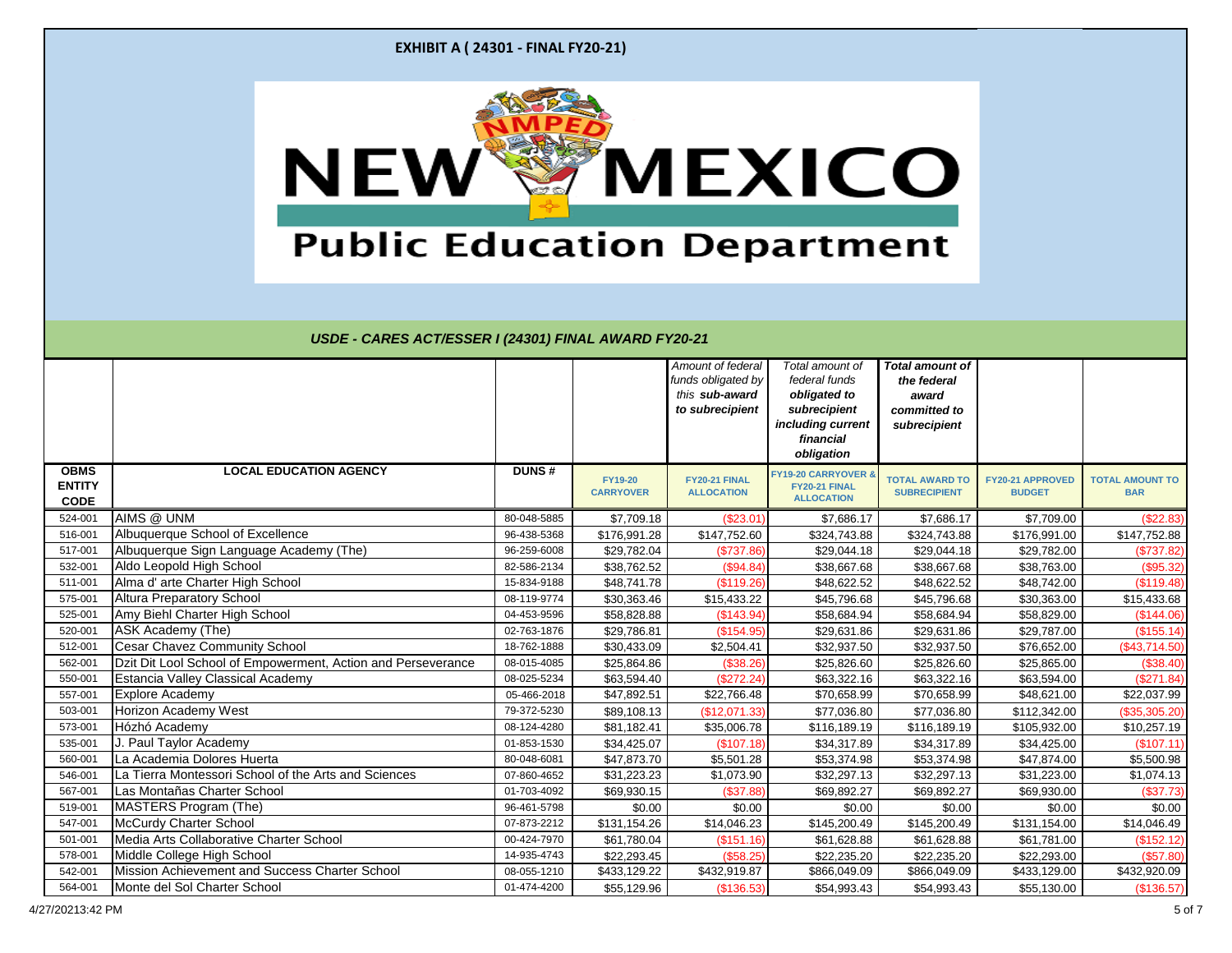|                              | <b>EXHIBIT A (24301 - FINAL FY20-21)</b>                                                          |                            |                                    |                                                                              |                                                                                                                  |                                                                                |                                          |                                      |
|------------------------------|---------------------------------------------------------------------------------------------------|----------------------------|------------------------------------|------------------------------------------------------------------------------|------------------------------------------------------------------------------------------------------------------|--------------------------------------------------------------------------------|------------------------------------------|--------------------------------------|
|                              | NEW<br><b>Public Education Department</b><br>USDE - CARES ACT/ESSER I (24301) FINAL AWARD FY20-21 |                            |                                    |                                                                              | <b>MEXICO</b>                                                                                                    |                                                                                |                                          |                                      |
|                              |                                                                                                   |                            |                                    | Amount of federal<br>funds obligated by<br>this sub-award<br>to subrecipient | Total amount of<br>federal funds<br>obligated to<br>subrecipient<br>including current<br>financial<br>obligation | <b>Total amount of</b><br>the federal<br>award<br>committed to<br>subrecipient |                                          |                                      |
| <b>OBMS</b>                  | <b>LOCAL EDUCATION AGENCY</b>                                                                     | <b>DUNS#</b>               |                                    |                                                                              |                                                                                                                  |                                                                                |                                          |                                      |
| <b>ENTITY</b><br><b>CODE</b> |                                                                                                   |                            | <b>FY19-20</b><br><b>CARRYOVER</b> | FY20-21 FINAL<br><b>ALLOCATION</b>                                           | <b>FY19-20 CARRYOVER &amp;</b><br>FY20-21 FINAL<br><b>ALLOCATION</b>                                             | <b>TOTAL AWARD TO</b><br><b>SUBRECIPIENT</b>                                   | <b>FY20-21 APPROVED</b><br><b>BUDGET</b> | <b>TOTAL AMOUNT TO</b><br><b>BAR</b> |
| 529-001                      | Montessori Elementary School (The)                                                                | 80-048-6230                | \$32,759.96                        | (\$608.52)                                                                   | \$32,151.44                                                                                                      | \$32,151.44                                                                    | \$32,760.00                              | (\$608.56)                           |
| 549-001                      | New America School of Las Cruces                                                                  | 07-919-4295                | \$45,051.91                        | (\$101.72)                                                                   | \$44,950.19                                                                                                      | \$44,950.19                                                                    | \$45,052.00                              | (\$101.81)                           |
| 554-001                      | New Mexico Connections Academy                                                                    | 07-920-1379                | \$276,432.09                       | (\$732.16)                                                                   | \$275,699.93                                                                                                     | \$275,699.93                                                                   | \$276,432.00                             | (\$732.07)                           |
| 509-001                      | New Mexico School for the Arts                                                                    | 08-055-4399                | \$15,325.51                        | \$9,993.55                                                                   | \$25,319.06                                                                                                      | \$25,319.06                                                                    | \$15,326.00                              | \$9,993.06                           |
| 504-001                      | North Valley Academy                                                                              | 13-693-0356                | \$137,738.94                       | \$5,457.76                                                                   | \$143,196.70                                                                                                     | \$143,196.70                                                                   | \$137,738.00                             | \$5,458.70                           |
| 577-001                      | Raices del Saber Xinachtli Community School                                                       | 11-707-1791                | \$10,772.68                        | \$13,935.10                                                                  | \$24,707.78                                                                                                      | \$24,707.78                                                                    | \$10,773.00                              | \$13,934.78                          |
| 539-001                      | <b>Red River Valley Charter School</b>                                                            | 15-937-4347                | \$38,333.50                        | (\$101.49)                                                                   | \$38,232.01                                                                                                      | \$38,232.01                                                                    | \$38,333.00                              | (\$100.99)                           |
| 570-001                      | Roots and Wings Community School                                                                  | 14-936-0211                | \$17,122.74                        | \$360.85                                                                     | \$17,483.59                                                                                                      | \$17,483.59                                                                    | \$17,505.00                              | (\$21.41)                            |
| 563-001                      | Sandoval Academy of Bilingual Education                                                           | 01-561-4185                | \$31,162.49                        | (\$91.01)                                                                    | \$31,071.48                                                                                                      | \$31,071.48                                                                    | \$31,162.00                              | (\$90.52)                            |
| 505-001                      | School of Dreams Academy                                                                          | 82-945-6487                | \$98,189.89                        | (\$240.25)                                                                   | \$97,949.64                                                                                                      | \$97,949.64                                                                    | \$98,190.00                              | $(\$240.36)$                         |
| 568-001                      | <b>Six Directions Indigenous Charter School</b>                                                   | 00-347-2448                | \$27,116.65                        | \$6,372.47                                                                   | \$33,489.12                                                                                                      | \$33,489.12                                                                    | \$27,117.00                              | \$6,372.12                           |
| 576-001                      | Solare Collegiate Charter School                                                                  | 11-692-6037                | \$42,871.38                        | \$51,866.74                                                                  | \$94,738.12                                                                                                      | \$94,738.12                                                                    | \$42,871.00                              | \$51,867.12                          |
| 515-001                      | <b>South Valley Preparatory School</b>                                                            | 96-438-4445                | \$55,284.61                        | (\$141.33)                                                                   | \$55,143.28                                                                                                      | \$55,143.28                                                                    | \$57,760.00                              | (\$2,616.72)                         |
| 544-001                      | Southwest Aeronautics, Mathematics, and Science Academy                                           | 07-843-0713                | \$41,804.14                        | (\$4,491.96)                                                                 | \$37,312.18                                                                                                      | \$37,312.18                                                                    | \$41,804.00                              | (\$4,491.82)                         |
| 530-001                      | Southwest Preparatory Learning Center                                                             | 80-048-5851                | \$45,186.29                        | (\$124.54)                                                                   | \$45,061.75                                                                                                      | \$45,061.75                                                                    | \$45,186.00                              | (\$124.25)                           |
| 531-001                      | Southwest Secondary Learning Center<br><b>Taos Academy</b>                                        | 01-527-4280<br>82-892-1473 | \$38,482.33                        | (\$3,037.03)                                                                 | \$35,445.30                                                                                                      | \$35,445.30                                                                    | \$38,482.00                              | (\$3,036.70)                         |
| 510-001<br>521-001           |                                                                                                   | 96-438-5533                | \$40,868.15                        | (\$70.42)                                                                    | \$40,797.73                                                                                                      | \$40,797.73                                                                    | \$43,435.00                              | $(\$2,637.27)$                       |
| 555-001                      | Taos Integrated School of the Arts<br><b>Taos International Charter School</b>                    | 07-960-9599                | \$54,560.13<br>\$71,804.41         | (\$133.50)<br>(\$175.69)                                                     | \$54,426.63<br>\$71,628.72                                                                                       | \$54,426.63<br>\$71,628.72                                                     | \$54,560.00<br>\$71,804.00               | (\$133.37)<br>(\$175.28)             |
| 536-001                      | <b>GREAT Academy (The)</b>                                                                        | 96-808-3928                | \$38,706.88                        | (\$94.71)                                                                    | \$38,612.17                                                                                                      | \$38,612.17                                                                    | \$38,707.00                              | (\$94.83)                            |
| 518-001                      | Tierra Adentro                                                                                    | 96-238-6277                | \$78,595.07                        | (\$192.31)                                                                   | \$78,402.76                                                                                                      | \$78,402.76                                                                    | \$78,596.00                              | (\$193.24)                           |
| 565-001                      | Tierra Encantada Charter School                                                                   | 07-727-7413                | \$59,506.62                        | (\$99.90)                                                                    | \$59,406.72                                                                                                      | \$59,406.72                                                                    | \$59,507.00                              | (\$100.28)                           |
| 566-001                      | <b>Turquoise Trail Charter School</b><br>Walatowa High Charter School                             | 87-629-5788                | \$109,425.98                       | (\$267.75)                                                                   | \$109,158.23                                                                                                     | \$109,158.23                                                                   | \$109,426.00                             | (\$267.77)                           |